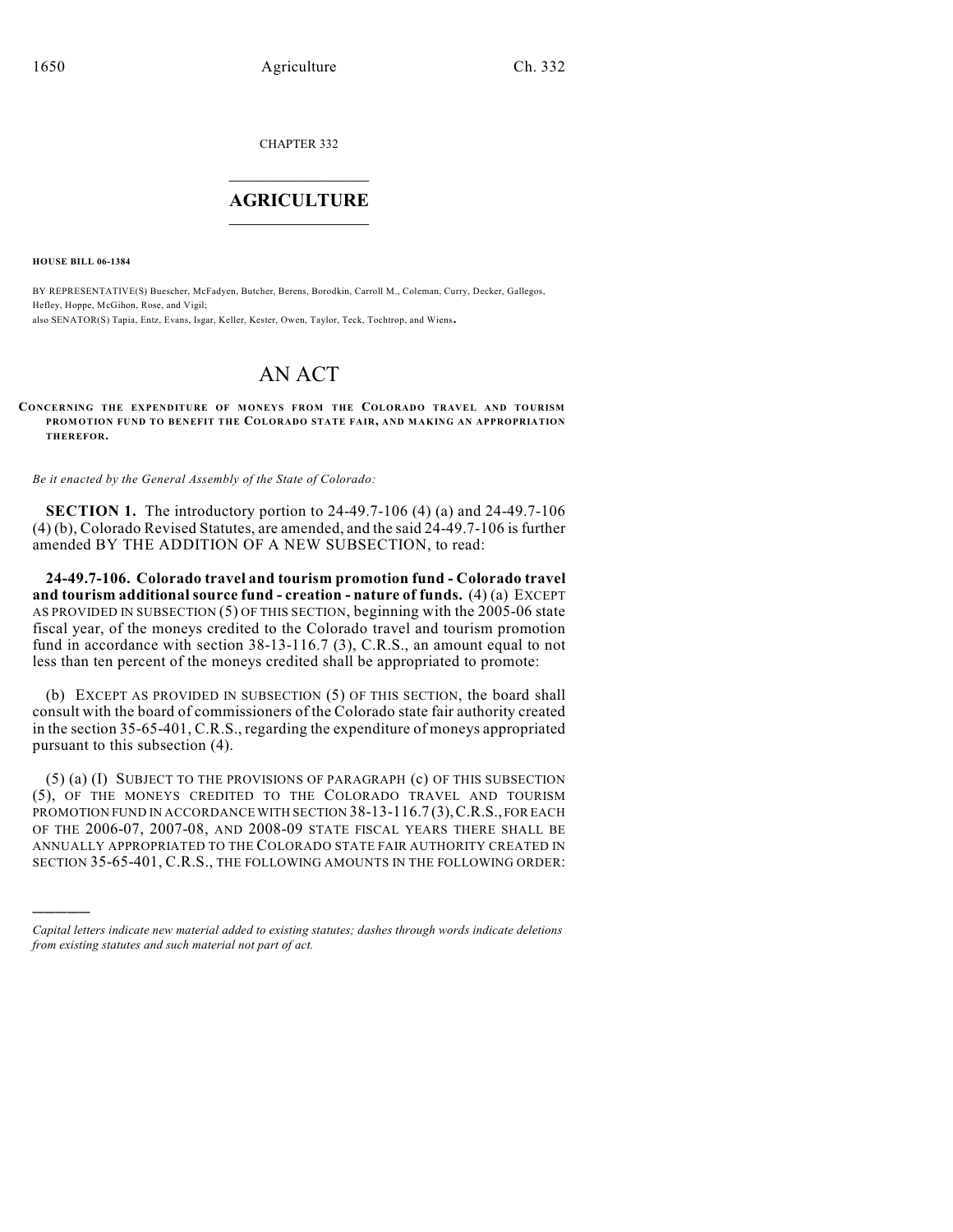### Ch. 332 Agriculture 1651

(A) THE AMOUNT NECESSARY TO REPAY ANY LOANS OWED BY THE COLORADO STATE FAIR AUTHORITY TO THE STATE TREASURER PURSUANT TO SECTION 24-75-203 (1);

(B) OF THE REMAINING MONEYS IN THE COLORADO TRAVEL AND TOURISM PROMOTION FUND AFTER THE APPROPRIATION SPECIFIED IN SUB-SUBPARAGRAPH (A) OF THIS SUBPARAGRAPH (I), THE AMOUNT NECESSARY TO PAY ANY OUTSTANDING DEBT INCURRED BY THE COLORADO STATE FAIR AUTHORITY TO BUILD THE EVENTS CENTER IN PUEBLO; AND

(C) OF THE REMAINING MONEYS IN THE COLORADO TRAVEL AND TOURISM PROMOTION FUND AFTER THE APPROPRIATIONS IN SUB-SUBPARAGRAPHS (A) AND (B) OF THIS SUBPARAGRAPH (I), FIVE HUNDRED FIFTY THOUSAND DOLLARS FOR ADMINISTRATIVE EXPENSES, OPERATING COSTS, AND THE PROMOTION OF EVENTS ON ANY OF THE FACILITIES AT THE COLORADO STATE FAIR.

(II) ANY REMAINING MONEYS IN THE COLORADO TRAVEL AND TOURISM PROMOTION FUND AFTER THE APPROPRIATIONS IN SUB-SUBPARAGRAPHS (A), (B), AND (C) OF SUBPARAGRAPH (I) OF THIS PARAGRAPH (a) SHALL BE ANNUALLY APPROPRIATED AS SPECIFIED IN PARAGRAPH (a) OF SUBSECTION (3) OF THIS SECTION, AND NO ADDITIONAL MONEYS SHALL BE APPROPRIATED TO PROMOTE THE COLORADO STATE FAIR PURSUANT TO SUBSECTION (4) OF THIS SECTION.

(b) (I) SUBJECT TO THE PROVISIONS OF PARAGRAPH (c) OF THIS SUBSECTION (5), COMMENCING IN THE 2009-10 STATE FISCAL YEAR AND EACH FISCAL YEAR THEREAFTER, OF THE MONEYS CREDITED TO THE COLORADO TRAVEL AND TOURISM PROMOTION FUND IN ACCORDANCE WITH SECTION 38-13-116.7 (3), C.R.S., FIVE HUNDRED FIFTY THOUSAND DOLLARS SHALL BE APPROPRIATED TO THE COLORADO STATE FAIR AUTHORITY CREATED IN SECTION 35-65-401, C.R.S., FOR ADMINISTRATIVE EXPENSES, OPERATING COSTS, AND THE PROMOTION OFEVENTS ON ANY OF THE FACILITIES AT THE COLORADO STATE FAIR.

(II) IF IN THE 2009-10 STATE FISCAL YEAR AND ANY FISCAL YEAR THEREAFTER THE APPROPRIATION TO THE COLORADO STATE FAIR AUTHORITY SPECIFIED IN SUBPARAGRAPH (I) OF THIS PARAGRAPH (b) IS MADE, THERE SHALL BE NO ADDITIONAL MONEYS APPROPRIATED TO PROMOTE THE COLORADO STATE FAIR PURSUANT TO SUBSECTION (4) OF THIS SECTION. ALL THE REMAINING MONEYS IN THE COLORADO TRAVEL AND TOURISM PROMOTION FUND AFTER THE APPROPRIATION SPECIFIED IN SUBPARAGRAPH (I) OF THIS PARAGRAPH (b) SHALL BE ANNUALLY APPROPRIATED AS SPECIFIED IN PARAGRAPH (a) OF SUBSECTION (3) OF THIS SECTION.

(c) THE MONEYS APPROPRIATED FROM THE COLORADO TRAVEL AND TOURISM PROMOTION FUND TO THE COLORADO STATE FAIR AUTHORITY CREATED IN SECTION 35-65-401, C.R.S., PURSUANT TO THIS SUBSECTION (5) SHALL ONLY BE APPROPRIATED IF THE FUND IS FULLY FUNDED AS PROVIDED IN SECTION 12-47.1-701 (4) (a) (III) (A), C.R.S. IF THE AMOUNT CREDITED TO THE FUND IS REDUCED PURSUANT TO SECTION  $12-47.1-701$  (4) (a) (III) (B), C.R.S., THE ANNUAL APPROPRIATIONS SPECIFIED IN THIS SUBSECTION (5) SHALL NOT BE REQUIRED.

**SECTION 2.** 24-75-203 (1), Colorado Revised Statutes, is amended to read: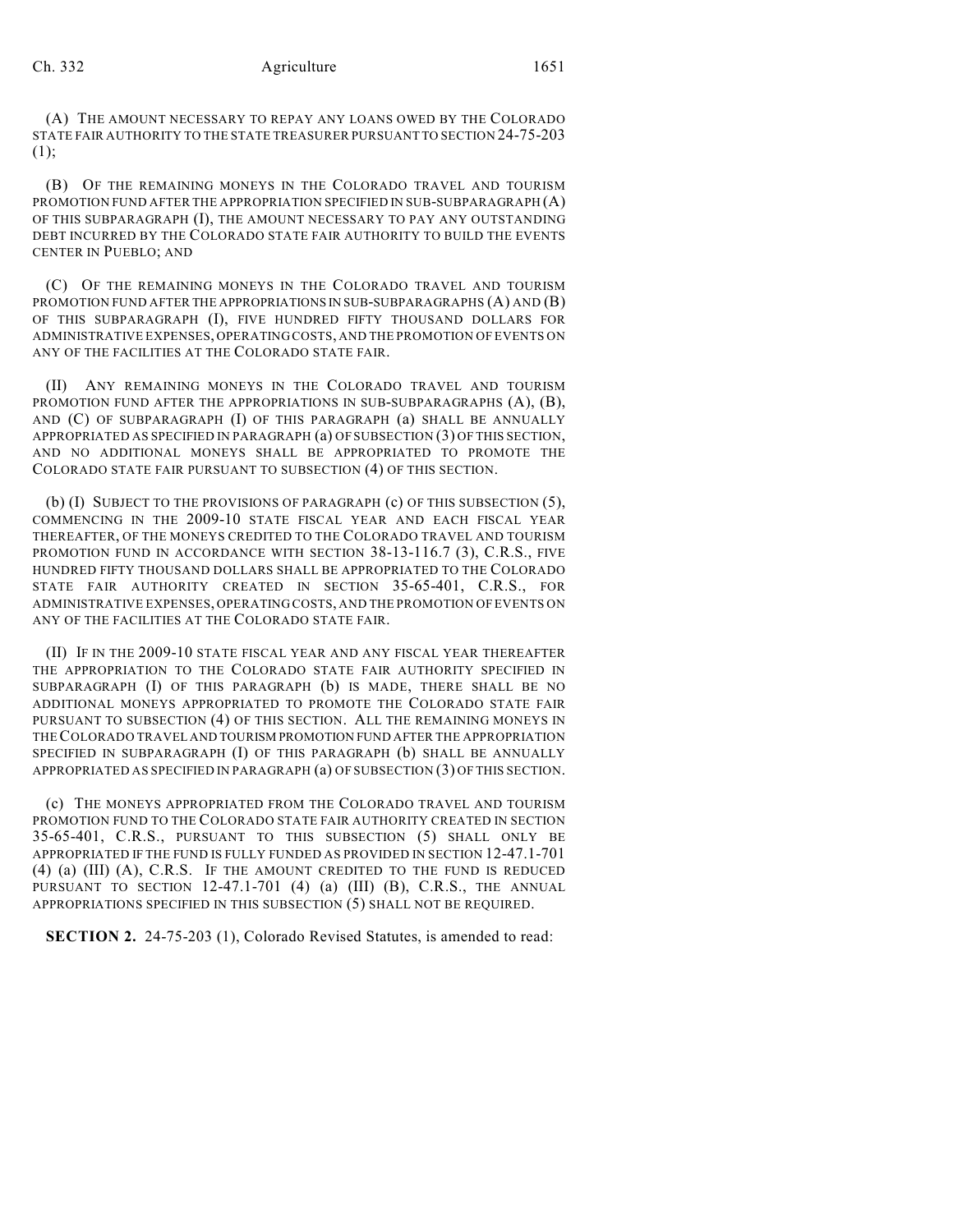**24-75-203. Loans and advances.** (1) (a) Upon the prior written approval of the governor and the controller as to purpose and amount, the state treasurer may lend the approved amount, out of any moneys in the state treasury not immediately required to be disbursed, to any department, institution, or agency to provide it with working capital for the operation of business enterprises by institutions of higher education the primary purpose of which is not teaching or research and which are, or may be, in competition with private enterprise or any other self-maintaining program in other state agencies which generate their own revenues and which in the judgment of the state treasurer have the capacity to repay loans on the terms described in this subsection (1). Except as provided in section 17-24-106 (1) (j), C.R.S., any such loan shall bear interest at the earnings rate calculated monthly by the state treasurer. Loans shall be repaid to the state treasury by the borrower out of moneys to be subsequently received by it from the activities specified in this subsection (1) at such times as the controller shall direct. Loans made pursuant to this section shall be reviewed at least annually by the controller to determine if such loans have a continuing purpose and necessity. The general assembly may, through appropriation or notation in the general appropriation bill, place limitations on the amount to be loaned either in total or to any department, institution, or agency.

(b) NOTWITHSTANDING THE PROVISIONS OF PARAGRAPH (a) OF THIS SUBSECTION (1), FOR PURPOSES OF THE LOAN APPROVED TO THE COLORADO STATE FAIR AUTHORITY CREATED IN SECTION 35-65-401, C.R.S., THE AUTHORITY MAY REPAY THE LOAN WITH THE APPROPRIATION SPECIFIED IN SECTION 24-49.7-106 (5) (a).

**SECTION 3. Appropriation - adjustments to the 2006 long bill.** (1) In addition to any other appropriation, there is hereby appropriated, to the department of agriculture, for allocation to the Colorado state fair, for the fiscal year beginning July 1, 2006, the sum of three million one hundred sixty-three thousand nine hundred seventy-eight dollars (\$3,163,978), or so much thereof as may be necessary, for the implementation of this act. Said sum shall be cash funds from the Colorado travel and tourism promotion fund created in section 24-49.7-106, Colorado Revised Statutes.

(2) For the implementation of this act, appropriations made in the annual general appropriation act for the fiscal year beginning July 1, 2006, shall be adjusted as follows:

(a) The appropriation to the office of the governor, economic development programs, Colorado promotion - other promotion programs, for the fiscal year beginning July 1, 2006, is decreased by two million three hundred thousand dollars (\$2,300,000) and 3.0 FTE. Said sum shall be cash funds from the Colorado travel and tourism promotion fund created in section 24-49.7-106, Colorado Revised Statutes.

**SECTION 4. Effective date.** (1) Except as otherwise provided in subsection (2) of this section, this act shall only take effect if House Bill 06-1201 is enacted at the Second Regular Session of the Sixty-fifth General Assembly and becomes law.

(2) Section 3 of this act shall only take effect if:

(a) House Bill 06-1201 is enacted at the Second Regular Session of the Sixty-fifth